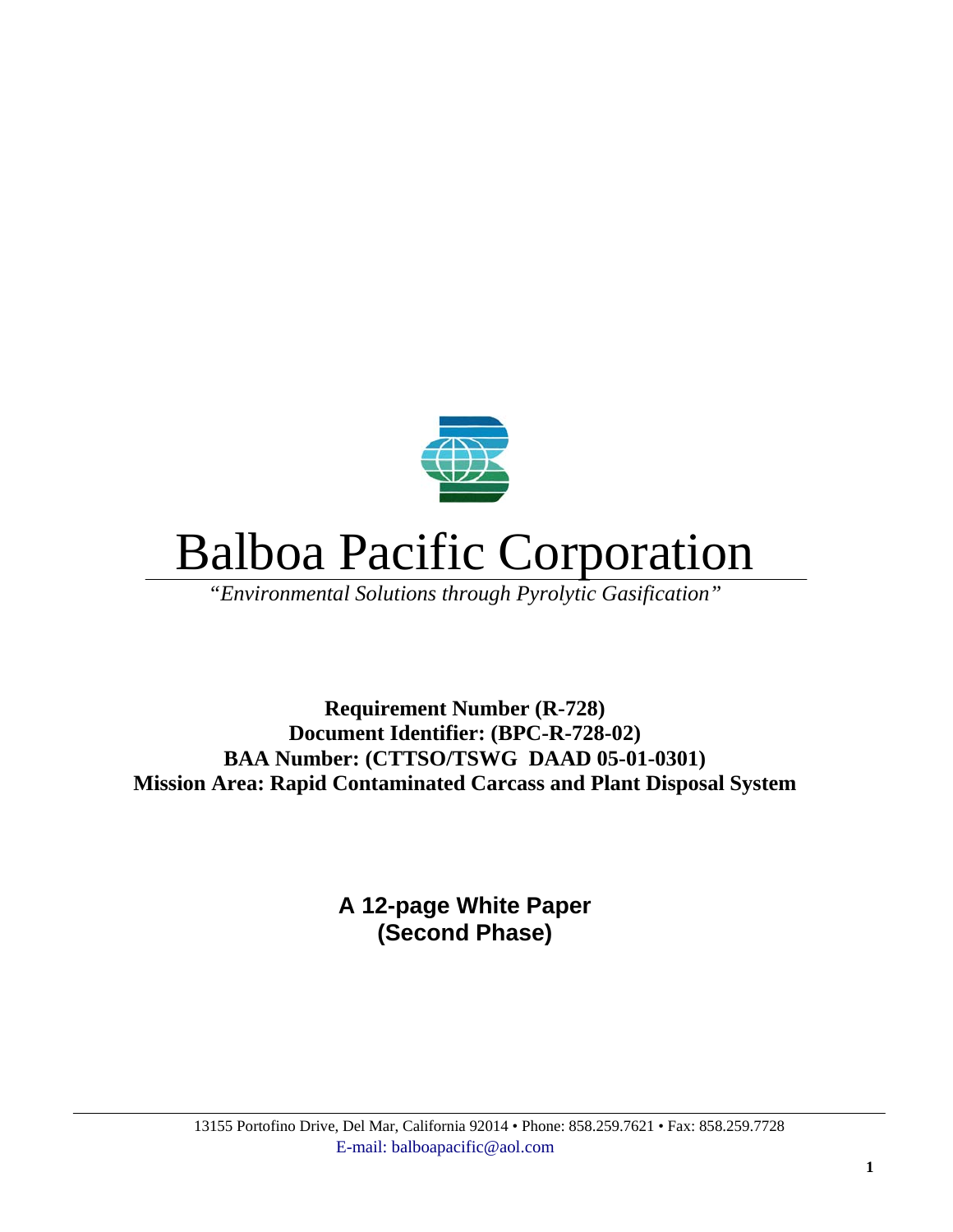BAA Number: (CTTSO/TSWG DAAD 05-01-T-0301) Balboa Pacific Corporation Mission Area: (Rapid Contaminated Carcass and Plant Disposal System) 06/17/01 Requirement Number: (R-728) PROPRIETARY Document Identifier: (BPC-R-728-02) Proposed Title (Pyrolytic Carcass and Plant Disposal System)

# **BAA Requirement:**

The Mobile system needs to be able to decontaminate and decompose 0.5 million pounds per 24 hour period of wet or dry animal and plant material that may contain some inorganic debris. The emissions, effluent and residue from this process must be environmentally safe and suitable for disposal in commercial landfills or waste treatment systems. The system must be able to decontaminate viral, bacterial, spore-forming and prion disease and chemical agents. The system may run at a reduced capacity when decontaminating prions and chemical agents. The system must be airmobile, and able to be towed on the highway. On arrival, the system must be mission capable within 24 hours. The system must be capable of continuous duty, at all elevations and in all environments, require minimal maintenance and must run on multi-fuels.

#### **Description of Underlying Theory / Technology:**

*Pyrolytic Gasification* is by no means new. The principals were first brought forth in 1958 at Bell Laboratories within the United States of America. Thereafter, a number of universities and organizations around the world started R&D programs. The word Pyrolysis meaning, chemical change brought about by heat is widely used, even by incineration technologies, which have tried to escape their roots in oxidation and combustion because of the problems prevalent with both. Gasification is a term being used to describe the chemical reaction and molecular break down, or degradation of materials.

The first Pyrolytic Gasification systems were brick ovens using indirect heat / low oxygen that were made of firebrick. Waste was placed into the unit - the unit was sealed and heat applied. After the process of degradation was completed, the oven was opened and emptied to make room for the next batch. These systems were known as batch-by-batch systems. This format was first introduced commercially in the early 70's. They were limited by volume and, after some time in operation, were also found to have defects that related to the mortar that was used to bind the bricks together. During the late 70's and early 80's, R&D turned away from batch-by-batch systems, which at that time, had found some commercial success processing Hospital Waste and continual-flow systems, which were a form of rotating Auto Clave. This format was later refined into cone shaped retorts in order to direct the gas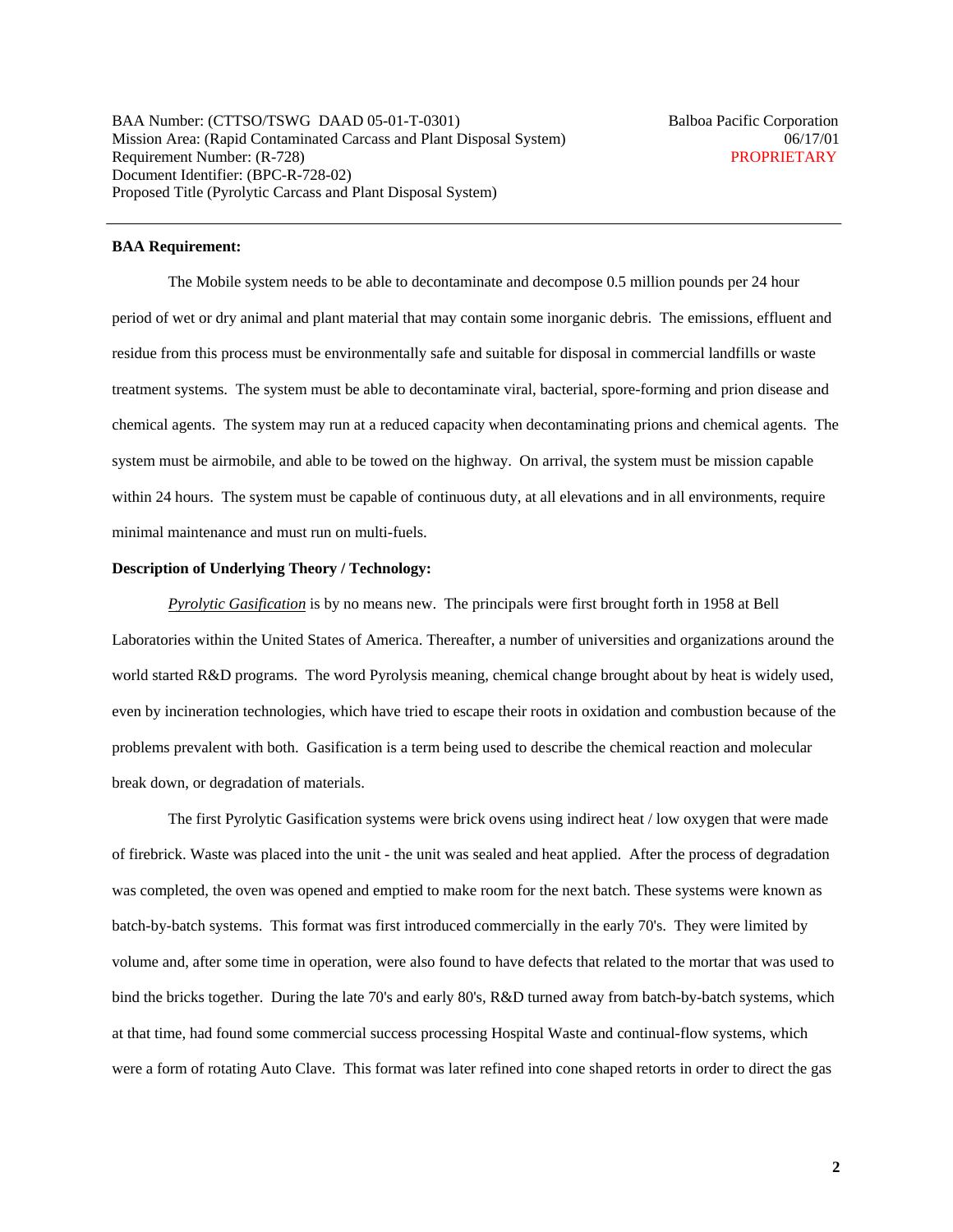stream to a central point for evacuation. This refined cone design first showed up in England, then the US and Germany, followed by Japan, Canada and the Netherlands.

It was during this time that manufacturers of incinerator systems started to run into environmental problems. As environmental laws worldwide became stricter, it became exceedingly difficult to get permitting. The price and installation of incinerators became extraordinarily expensive due to the air quality equipment that had to be added in order to pass air quality regulations. But, whereas, air quality issues could be handled with additional equipment, byproduct leachability could not. In most cases, the average incineration system was eight to ten times over limits set for low volatile metals, which are leachable and carcinogenic if ingested through drinking water.

It was also during this period that the National Aeronautics Space Administration (NASA) was completing their studies into the effects of zero gravity and zero oxygen environment, which were conducted at the end of the Apollo missions and were finished within the first few flights of the space shuttle. The information and technology derived from these studies showed that the oxygen molecule is a binding molecule, which is why incineration, that makes use of high oxygen, has such a high degree of low volatile metals, which are bound by the degree of oxygen content within the retort or firebox and are locked into their byproducts. The binding element of oxygen also causes the formation of dioxins, which is the combination of two oxygen molecules along with others within the gas stream. At this point, in the early to mid-80's, the first pilot and then commercial systems using direct gasification started to show up. These were in the form of Fixed Bed, Entrained Bed and Fluidized Bed Systems. These systems all had drawbacks in the form of their byproducts, which were tars that were hazardous, or char and ash, that the oxidation within the process had consolidated as low volatile metals that were leachable. In some cases, the Entrained Bed Systems created a slag that contained leachable metals, but the major drawback was the operational costs. The Fixed Bed and Fluidized Bed Systems were still found to, at times, create smaller but traceable amounts of dioxins due to the continued use / presence of oxygen.

In the mid 80's, the *Balboa Pacific Corporation* of the United States of America started testing their new design of an indirect pyrolytic gasification system. This system was patented in 1988. A 50 ton-per-day pilot plant was refined and constructed over a two-year period from 1993 to 1995, which was partially funded by Southern California Gas Company and private investors. The plant operated at California Steel for 18 months, during which time, several of the nation's leading environmental engineers such as Dames & Moore, Sandia Labs and Pacific Environmental Services conducted exhaustive studies on the system's ability to process, on a continuous feed basis, a wide range of toxic and nontoxic, liquid and/or solid organic waste streams including chemical and biological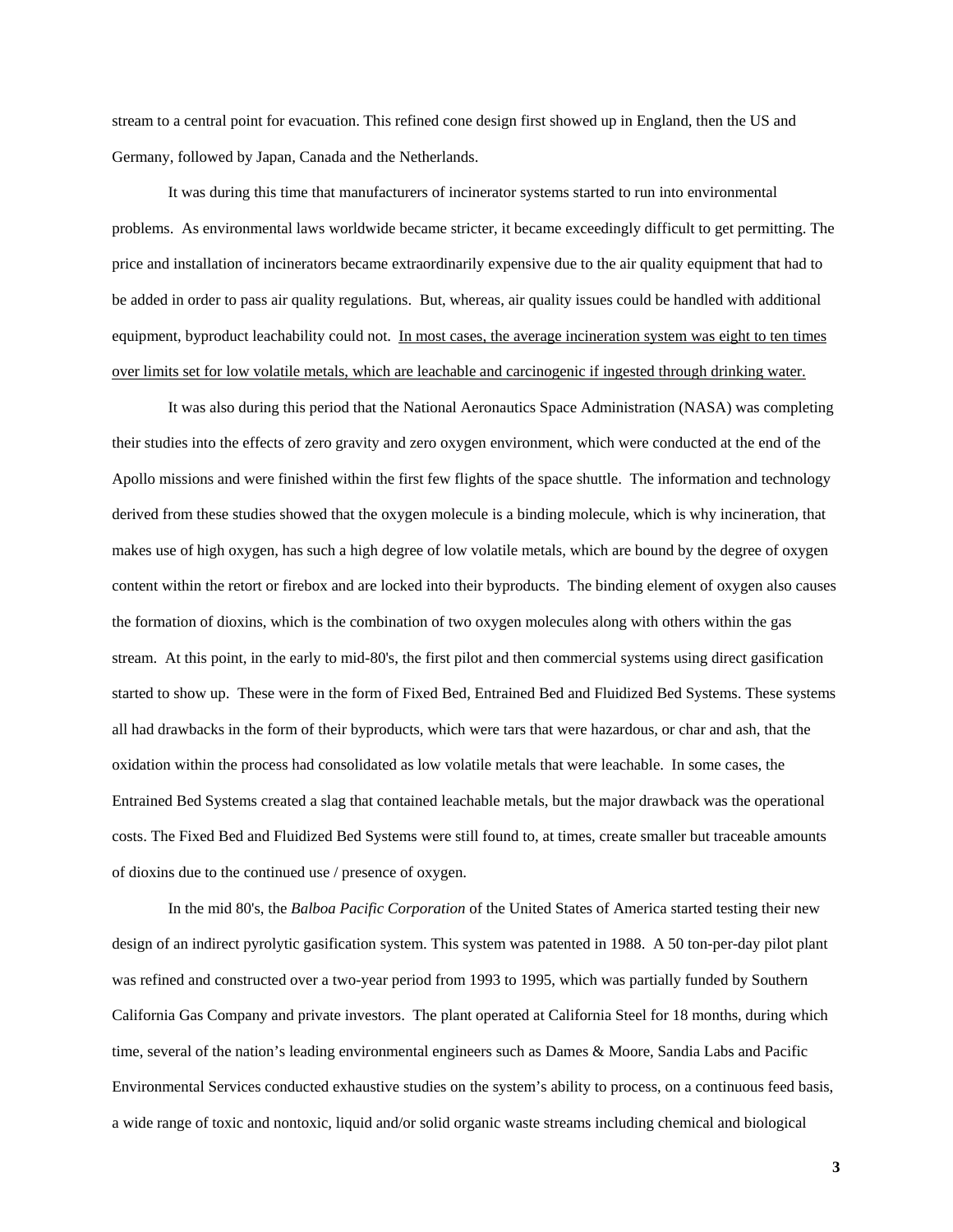agents. Studies and testing of emissions, leachate and byproducts were, in every case, determined to meet or exceed the environmental thresholds and guidelines set forth by the Environmental Protection Agency (EPA), the Air Quality Management District (AQMD) and the State of California Air Quality Control Board and the efficacy of Balboa Pacific's proprietary conversion technology of molecular decomposition through pyrolytic gasification was determined to be superior for waste treatment. *The Balboa's Pyrolytic Gasification Process makes use of high tech patented ceramics and alloys, as well as patented digitized valving, combined with process secrets; thereby, producing an oxygen-free, high temperature environment within the retort of between 0.05% to a maximum 2.5% oxygen and upwards of 2250 degrees F, resulting in the destructive distillation of 99.999984 percent of any organic toxic or nontoxic feed-stock that is introduced through the system. And once high-density metals are removed through magnetic separation,, the process produces an output of non-leachable byproducts.* 

Currently, and over the past eight years, a number of companies have experimented with pressurized retorts. Whereas this method can help to maintain an oxygen free environment, it also creates other problems such as how to maintain continuous throughput of waste material. To date, most have been unsuccessful. Pressurized retorts have, however, been used within ash-melting combustion systems. In many respects, these systems are much like blast furnaces. They operate at high oxygen / high heat and produce a byproduct of slag, which still needs special handling and to date, has no market value. Also, the amount of energy needed to operate the system effectively is believed to offset potential returns, much the same as in Plasma Arch technology.

An independent investigation, resulting in a thorough evaluation of Balboa Pacific's proprietary continuous feed Pyrolytic Gasification process, determined that there is currently no conversion technology that can compare to their indirect Pyrolytic Gasification Systems. Most of the technologies discussed were pyrolytic gasification systems of direct heat formats such as, Fixed Bed, Entrained Bed and Fluidized Bed. Other technologies mentioned were rotary kiln low oxygen formats and organic wood digesters/gasifiers, none of which, can handle the waste streams that the Balboa system can, such as, but not limited to: PCB's, chemical and biological agents, hazardous solids and liquids, computer industry waste, plastics, mining industry waste, municipal and petroleum sludge, municipal solid waste (MSW), hospital red-bag waste, illicit drugs and Treasury Department's out-of-circulation currency. Furthermore, many of the burgeoning technologies are just now coming into commercialization, with the exception of EDL/BSC, which for the most part can only handle organic material in a limited format. It is for the reasons stated above that Balboa Pacific Corporation is confident that their conversion technology and proprietary application is superior within the waste management industry and, as such, can provide a system that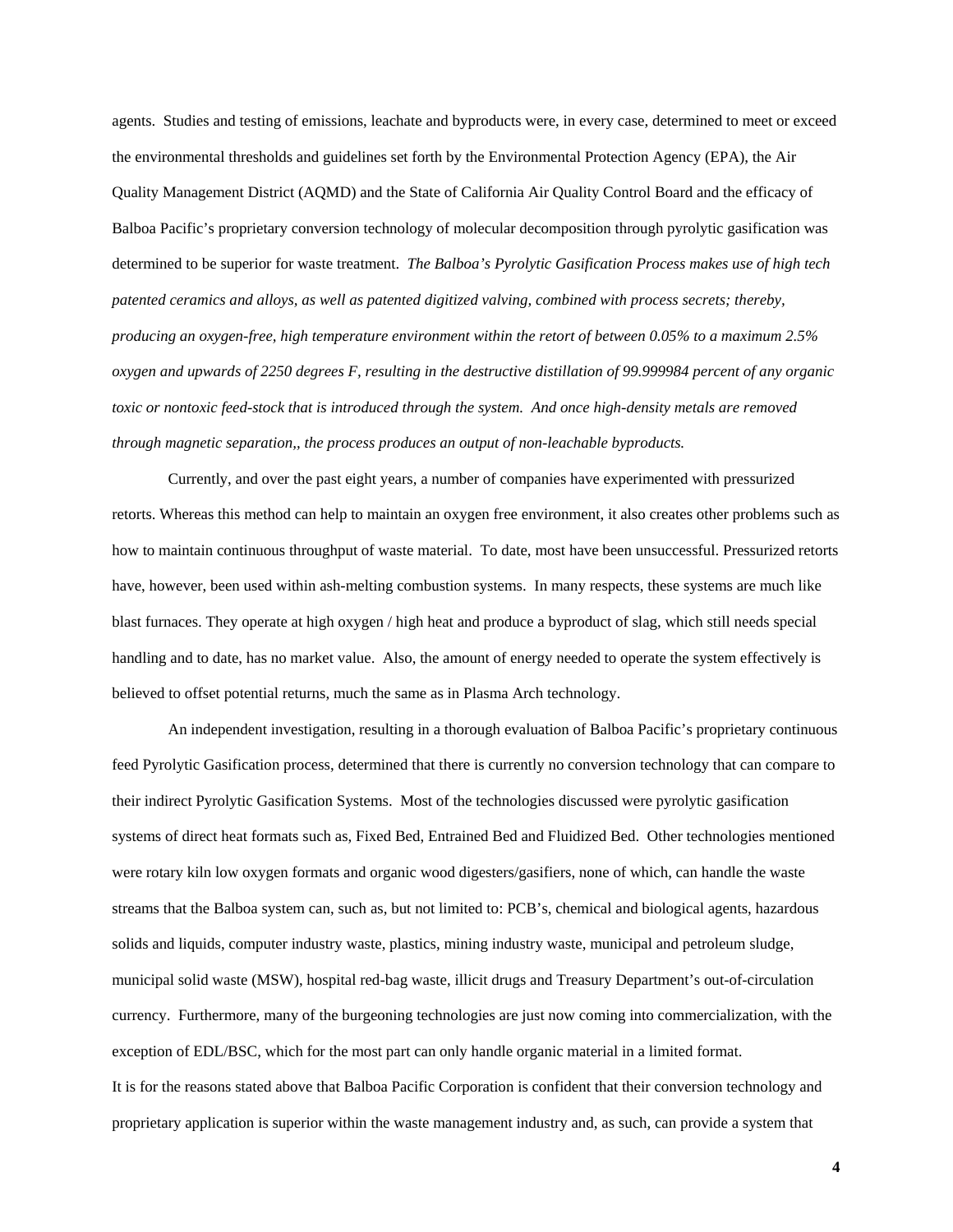will decontaminate viral, bacterial, spore-forming and prion pathogens such as found in the diseased animals with Bovine Spongiform Encephalopathy (Mad Cow Disease).

#### **Description of Proposed Task and Associated Deliverables:**

As set forth in the Phase 1 *Quad Chart,* and the timeline GANTT Chart herein provided, the following is a brief description of the proposed tasks:

**TASK 1:** Balboa Pacific is proposing that their 2.5 ton-per-day demonstration unit be modified to provide a fully enclosed, vacuumed system that will process a surrogate waste stream material, which has comparable chemical composition and molecular structure, simulating the spore-forming and prion pathogen of Bovine Spongiform Encephalopathy (Mad Cow Disease). This surrogate material will also serve to validate the efficacy of Balboa Pacific's Pyrolytic Gasification conversion technology, as it would apply to other deceased animals, for example, Hoof and Mouth Disease. The modifications contemplated will unequivocally demonstrate the broad-spectrum application of the system. Qualified and technically knowledgeable third party scientist and technicians, of required disciplines, will witness the controlled demonstration and provide test results pursuant to criteria mutually established by both parties. Test results will be compiled in original form and published in the number of documents required and distributed directly to registered recipients.

**TASK 2:** Following sign-off and acceptance of TASK 1, Balboa will proceed with design engineering of a 50 tonper-day transportable system that will be configured on two 40' flatbed trailers with a third 40' flatbed trailer serving as system support, which will provide auxiliary equipment, replacement parts and maintenance tools. The system will be designed for quick erection and upon destination arrival, will be mission-ready within 24 hours. Design engineering will include working plans and specifications for the production and manufacturing of both the transportable pyrolytic gasification system and customized trailers. Balboa's manufacturing arm, ALSTOM Power Air Preheater, located in Wellsville, New York are globally reputable fabricators and production contractors who will provide scheduling completion bonds.

#### **Associated Deliverables:**

Balboa Pacific will provide periodic progress reports and process documentation with inspections at intervals defined in the GANTT Chart attached hereto. This proposal contemplates an Own and Operate arrangement under contract with the US Government and or its associated international alliances. Intellectual properties and proprietary information will, therefore, remain in the position of Offeror. However, Balboa Pacific would be amenable to a licensing arrangement or a sell-and-operate relationship.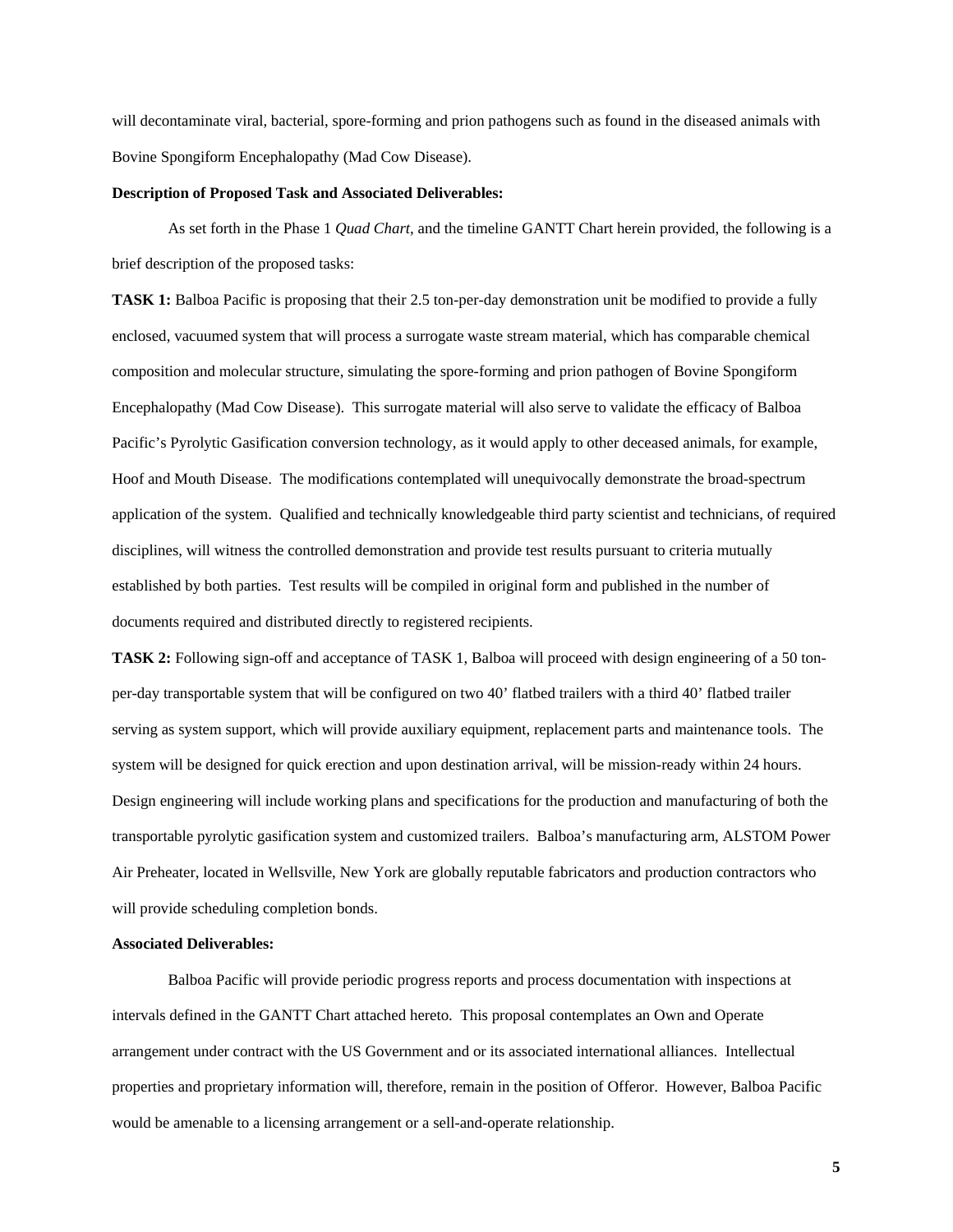#### **Planned Methodology to Transition to Production:**

Completion of TASK 2 will assure application readiness with the ability to commence manufacturing and fabrication within 7 days from written notification. Upon manufactured component completion, the systems will be assembled by Balboa Pacific personnel and tested for functionality, thereby assuring destination performance. Each transportable three-trailer system will process 50 tons-per-day, therefore, in order to comply with the BAA requirements specifying the need for processing 0.5 million pounds per 24 hour period, it will be necessary to provide five complete systems.  $5 \times 50$ TPD systems = 250TPD x 2000PPT = 500,000PPD / 0.5MPD.

Transitioning from what is generally referred to as "proof-of-Concept" to commercialization may be a formidable task for most Offerors who are still in the R&D mode, but Balboa Pacific Corporation is well beyond that point. Balboa's Pyrolytic Gasification conversion technology and system application is established and documented with full-scale systems having been produced and operated. As mentioned earlier, Balboa's proprietary technology and system application is the *Core Technology* approved in the world's first multiple-use applications in the Republic of the Philippines. This project will process 1,800 tons-per-day of waste material of all types except nuclear. The facility is designed to be a Zero Landfill project with all municipal and hazardous waste either being destroyed or recycled.

Balboa Pacific Corporation has strategic alliances with industry experts who have performed exceptionally in the past and with whom we have a working relationship on an as-needed basis. For the application contemplated herein, it has not been determined whether their contribution will be required, but if so, their availability as a subcontractor and willingness to participate is not an issue.

# **Issues of Specific Concern, as outlined by TSWG's Julia Vincenti and Contracting Officer, Shonn Moore: Issue: What would be the cost of a deliverable prototype of this system?**

**Response:** As previously noted herein, if granted the opportunity, Offeror's performance under this assignment will, at completion, have the ability to commence the manufacturing of *Pyrolytic Carcass and Plant Disposal Systems* within 7 days of written notice. Contemplated *System* manufacturing will **not** be a prototype, but rather, a *System* that will be mission-ready within 24 hours of destination arrival and, subject to final design engineering, will cost approximately \$5 million dollars. Total cost of each *Self Contained Transportable System* is substantially increased over that of a *Stationary System,* primarily due to the cost of mobile equipment. The three tractors and trailers alone, required for each *System*, will cost upwards of \$1.5 million dollars. The connect/disconnect couplings required for 24-hour mission readiness and multi-fueled/self containment capability represent additional cost.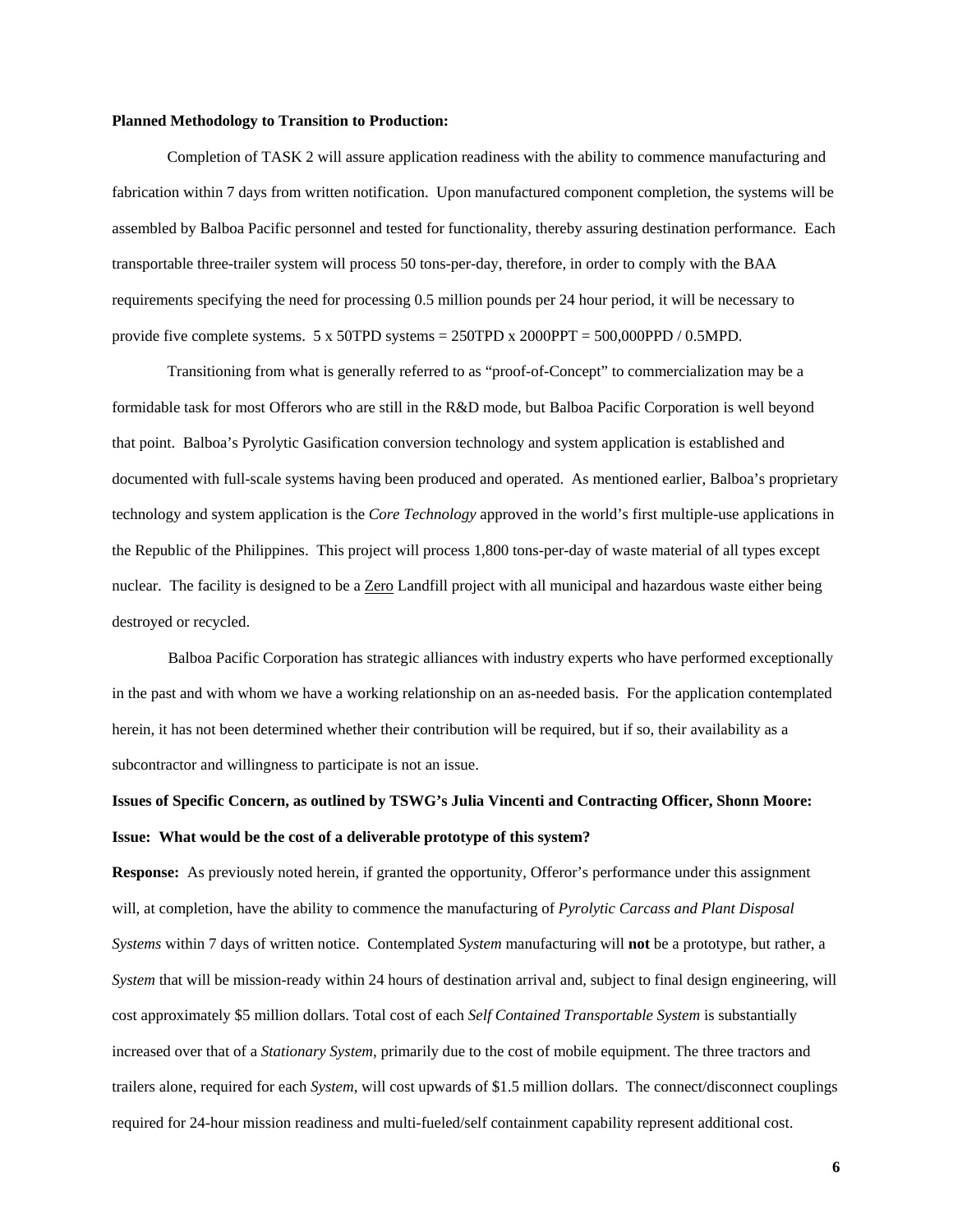Also, equipment, such as a forklift, will be required for *carcass* handling. And due to the hazardous nature of the material handled by *System* operators, protective measures, following HAZMAT guidelines, will need to be employed.

#### **Issue: What are the on-site logistics and utilities support requirements?**

**Response:** Pursuant to the specifications set forth by the BAA guidelines, *the System must be multi-fuel capable,* it is assumed that the Mission Ready requirement means *Self Containment* under any circumstance – anywhere. As such, operational components must be self supporting as much as possible; this having been said, self supporting can not be for an indefinitely period; therefore, when and where ever possible, natural gas, electricity, and water will prolong production performance.

#### **Issue: Provide capacity, throughput, and emissions data for carcass disposal.**

**Response:** It is unlikely that anyone has ever provided a transportable *System* that will decompose spore-forming prion pathogens; however, if anyone can, Balboa Pacific's Pyrolytic Gasification conversion technology will do just that. Plasma Arch technology will, most likely, accomplish the desired results, but it is not economically viable and it is certainly **not** transportable. The requirement for transportability imposes capacity constraints regardless of the *Systems'* core technology. Therefore, each *System's* maximum processing capacity is 50 tons-per-day (50TPD). As such, it will require five *Systems* to comply with BAA requirement for processing 0.5 million pounds per 24 hour period. Throughout this dissertation, reference has been made regarding Balboa Pacific's Pyrolytic Gasification Systems as having met or exceeded the emissions' and leachate threshold requirements of the EPA, AQMD and other regulatory agencies.

#### **Issue: Describe the front-end mechanical reduction system design and production.**

**Response:** Balboa Pacific's Pyrolytic Gasification Systems generally, with infrequent exception, require *material reduction/front-end handling* equipment; therefore, it is standard procedure to identify the specific composition, consistency and viscosity of the material to be processed. A Company that we often use as a technical consultant for front-end material handling is RRT Design and Construction - Enviro-Services and Constructors, Incorporated, located in Melville, New York. RRT is reputed as being the World's foremost authority in Waste Management's front-end handling equipment design, logistics and procedures. Their specific expertise coupled with Balboa Pacific's Pyrolytic Gasification Thermal Convertor and Thermal Oxidizer closed systems will unquestionably result in a Transportable System that will be second to none and concerns regarding the reformation of dioxins and furans can be put to rest.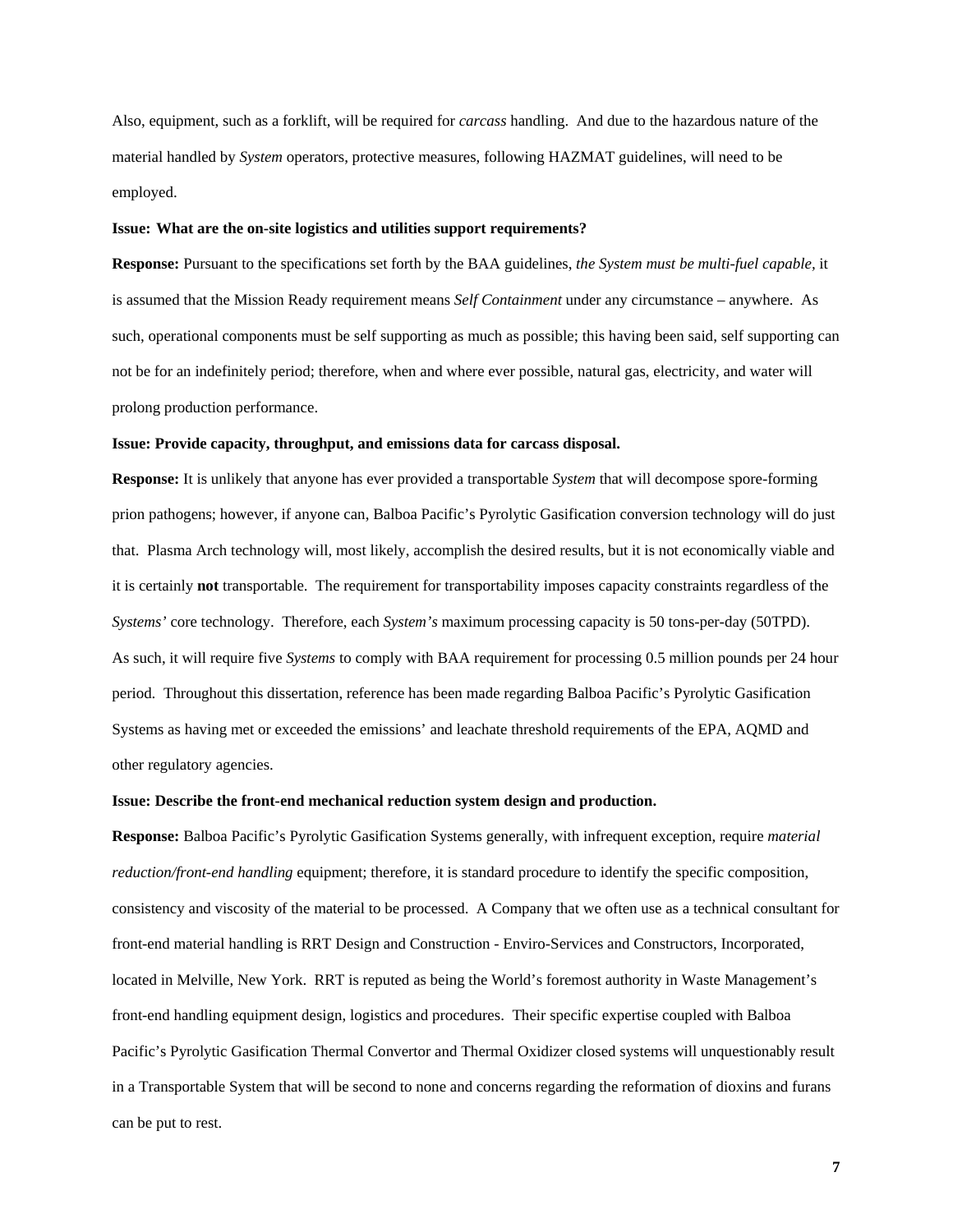### **Issue: What specific Government furnished material (GFM) or information (GFI) will be required?**

**Response:** By the very nature of the potentially hazardous material to be processed, a *Transportable System* will require special permitting and licensing, not only to operate in varying locations and regulatory jurisdictions but to transport the three-trailer *Systems* on public highways. Federal assistance in acquiring the necessary permits and licenses will be expected.

## **Issue: Provide information on previous "System Validation" efforts.**

**Response:** As previously mentioned, several of the Nation's leading environmental engineers have performed exhaustive studies evaluating and validating the efficacy of Balboa Pacific's technology including emissions and leachate; as well as, regulatory compliance.

#### **Issue**: **To what extent will the required contract submittals have on budget and schedule?**

The requirement as set forth in paragraph 2.6 of the BAA package will have no effect on budget or schedule in that a necessary requirement of *Design Engineering* is thorough documentation of design elements, sequential events, benchmarks and progress (positive or negative). Report compilation, through Computer Aided Design and Drafting (CADD) is an integral part of the process, as such; report submissions will be little more than pressing the *print* button on the computer to generate proper reports.

**A Master Project Schedule - Task-Phased Budgetary Estimate and GANTT Chart:** The next page is a Task-Phased Budgetary Estimate followed an easily understood schedule, which establishes start and stop points of each phase/task, establishing delivery dates, decision points and inspections. Thereafter, is the approved Phase One Quad Chart submittal provided for reference and informational purposes only.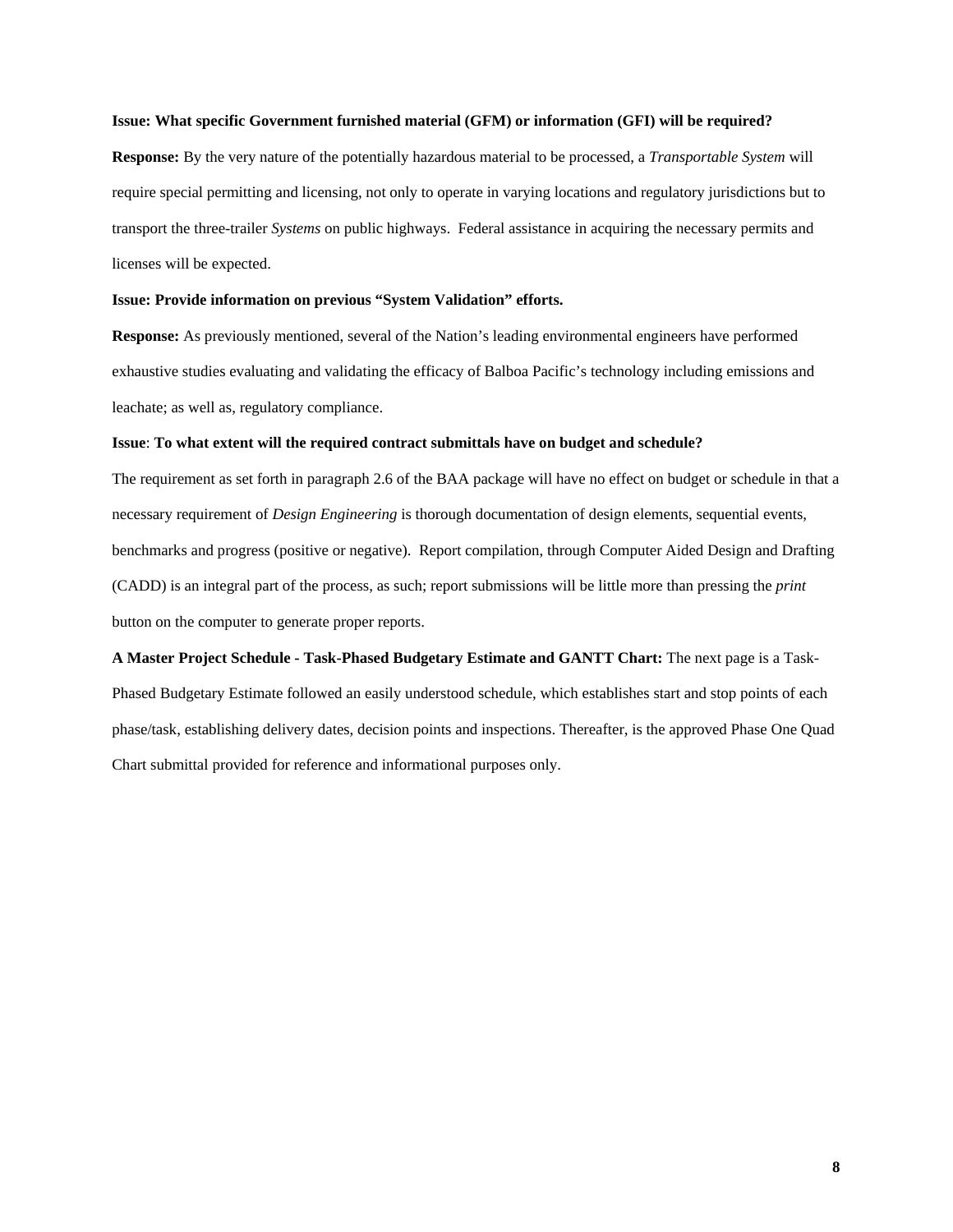**Task-Phased Budgetary Estimate:** 

|    | <b>Budgeted Line Items</b>                                                                   | <b>Amount</b> | <b>Totals</b> |
|----|----------------------------------------------------------------------------------------------|---------------|---------------|
|    | <b>TASK 1: System Modification for Specific Application - \$835,000</b>                      |               |               |
| 1. | Design - Transportable Closed Vacuum Throughput System (TCVTS)                               | 250,000       |               |
| 2. | Modify existing $2 \overline{\smash{\bigtriangleup}}$ ton/day system for TCVTS demonstration | 550,000       |               |
| 3. | Develop Acceptance Test Procedures (ATP)                                                     | 10,000        |               |
| 4. | Government review of ATP                                                                     | $-0-$         |               |
| 5. | ATP sign-off by both parties                                                                 | $-0-$         |               |
| 6. | Perform functional/operational ATP w/government witness & emissions testing                  | 25,000        |               |
| 7. | <b>Total - TASK 1 Budgetary Estimate</b>                                                     |               | 835,000       |
|    | <b>TASK 2: Prepare Manufacturing Documents - \$165,000</b>                                   |               |               |
|    | <b>50 TPD -TCVTS Design Documentation</b>                                                    |               |               |
| 1. | Mechanical connections                                                                       | 10,000        |               |
| 2. | Fuel lines connections                                                                       | 10,000        |               |
| 3. | Electrical cogeneration system for parasitic consumption and connections                     | 10,000        |               |
| 4. | Electrical panels/computer systems and emissions monitoring                                  | 10,000        |               |
| 5. | Multi-fuel inputs                                                                            | 20,000        |               |
| 6. | Thermal Oxidizer-Pyrolytic Convertor disconnect couplings                                    | 15,000        |               |
| 7. | Pyrolytic Convertor-Waste Conveyor disconnect couplings                                      | 15,000        |               |
|    | <b>Design Flatbed Trailer Assembly</b>                                                       |               |               |
| 8. | Material reduction shredders and conveyors                                                   | 20,000        |               |
| 9. | Pyrolytic Convertor w/mechanical, electrical, and fuel lines                                 | 20,000        |               |
|    | 10. Thermal Oxidizer w/mechanical, electrical, and fuel lines                                | 10,000        |               |
|    | 11. Identify support equipment and parts for, and layout of, servicing trailer               | 15,000        |               |
|    | <b>Manufacturing Documentation for System Production</b>                                     |               |               |
|    | 13. Prepare and Publish Operating & Service Manuals                                          | 10,000        |               |
|    | 12. Establish manufacturing contracts for system readiness                                   | $-0-$         |               |
|    | 13. Sign-off successful completion - Task 2                                                  | $-0-$         |               |
|    | 14. Total - TASK 2 Budgetary Estimate                                                        |               | 165,000       |
|    | 15. Total – TASK 1 and TASK 2 (Assignment Completion)                                        |               | 1.000.000     |

# NOTES:

1. From commencement notification, estimated manufacturing time for the first *Mission Ready System* is sixmonths. Subsequent *Systems* can be completed within a 90-day period, however, if multiple *Systems* are to be manufactured, completion schedules would vary depending upon the number of units to be manufactured.

2. A *contingency factor* has not been calculated in the above Task-Phase Budgetary Estimate; therefore, it is only prudent that provisions for unforeseen cost overruns be addressed in the Assignment Agreement/Contract.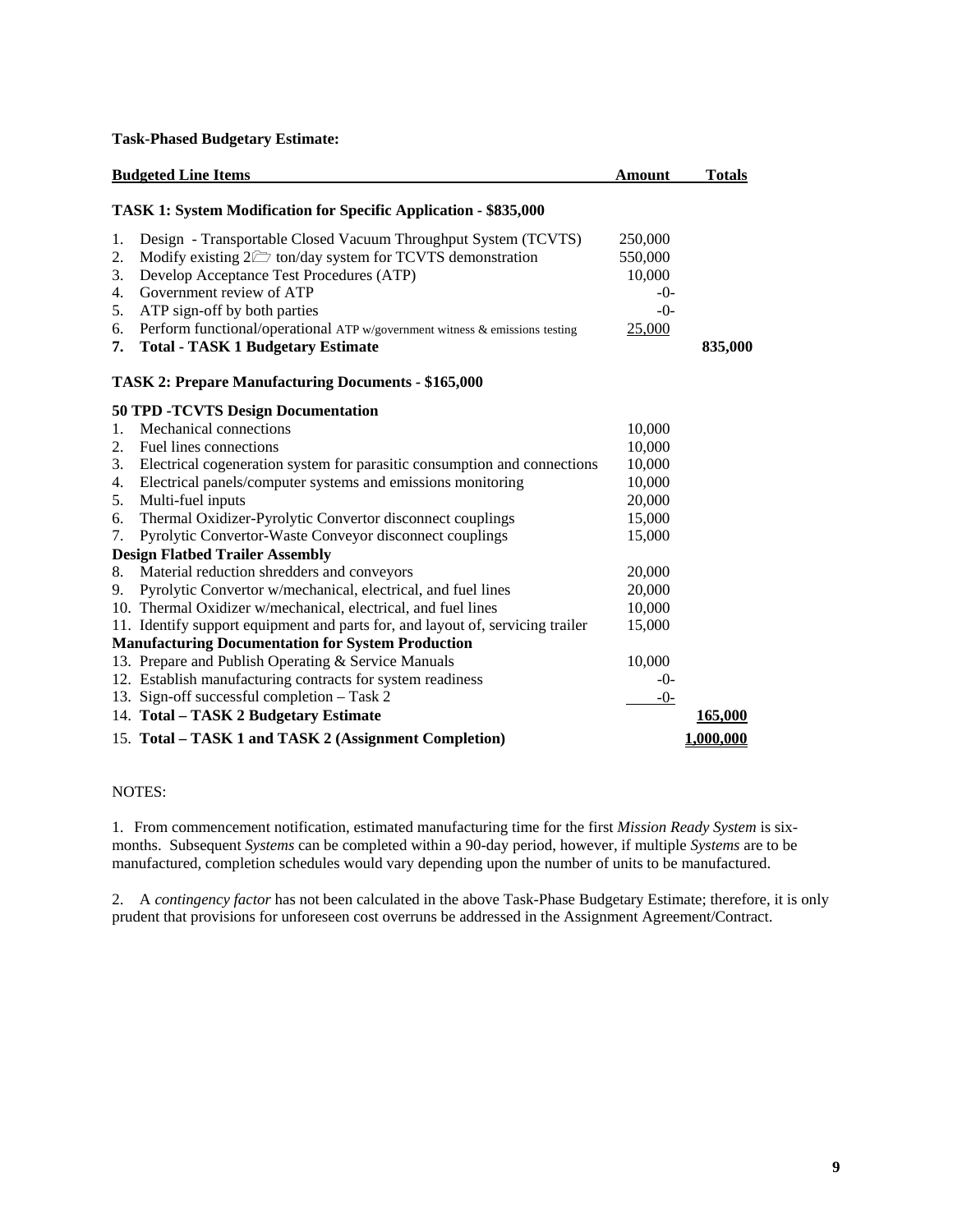# **GANTT CHART Pyrolytic Carcass and Plant Disposal System**

| <b>LINE ITEM DESCRIPTIONS</b>                                                | $\leftarrow$ |              |              |              | MO-1 $\rightarrow$ K MO-2 $\rightarrow$ K MO-3 $\rightarrow$ K MO-4 $\rightarrow$ K MO-5 $\rightarrow$ K MO-6 $\rightarrow$ |             |              |   |             |              |             |             |             |              |              |             |              |              |             |                              |              |              |              |             |
|------------------------------------------------------------------------------|--------------|--------------|--------------|--------------|-----------------------------------------------------------------------------------------------------------------------------|-------------|--------------|---|-------------|--------------|-------------|-------------|-------------|--------------|--------------|-------------|--------------|--------------|-------------|------------------------------|--------------|--------------|--------------|-------------|
|                                                                              |              |              |              |              |                                                                                                                             |             |              |   |             |              |             |             |             |              |              |             |              |              |             |                              |              |              |              |             |
| <b>TASK 1: System Modification for Specific Application</b>                  |              |              |              |              |                                                                                                                             |             |              |   |             |              |             |             |             |              |              |             |              |              |             |                              |              |              |              |             |
| Design – Transportable Closed Vacuum Throughput System (TCVTS) x             |              | $\mathbf{x}$ | $\mathbf{x}$ | $\mathbf{x}$ | $\mathbf X$                                                                                                                 |             |              |   |             |              |             |             |             |              |              |             |              |              |             |                              |              |              |              |             |
| - Modify existing 2 1/2 tons/day system for TCVTS demonstration              |              |              |              | $\mathbf X$  | $\mathbf X$                                                                                                                 | $\mathbf X$ | $\mathbf{x}$ | X | $\mathbf X$ | $\mathbf{x}$ | $\mathbf X$ | $\mathbf X$ | $\mathbf X$ | $\mathbf X$  |              |             |              |              |             |                              |              |              |              |             |
| <b>Develop Acceptance Test Procedures (ATP)</b>                              |              |              |              |              |                                                                                                                             |             |              |   |             |              |             |             |             | $\mathbf{x}$ |              |             |              |              |             |                              |              |              |              |             |
| - Government review of ATP                                                   |              |              |              |              |                                                                                                                             |             |              |   |             |              |             |             |             |              | $\mathbf{x}$ |             |              |              |             |                              |              |              |              |             |
| - ATP sign-off by both parties                                               |              |              |              |              |                                                                                                                             |             |              |   |             |              |             |             |             |              | $\mathbf{x}$ |             |              |              |             |                              |              |              |              |             |
| Perform Functional/Operational ATP w/Government Witness                      |              |              |              |              |                                                                                                                             |             |              |   |             |              |             |             |             |              |              | $\mathbf X$ |              |              |             |                              |              |              |              |             |
|                                                                              |              |              |              |              |                                                                                                                             |             |              |   |             |              |             |             |             |              |              | $\mathbf x$ |              |              |             |                              |              |              |              |             |
| <b>TASK 2: Prepare Manufacturing Documents</b>                               |              |              |              |              |                                                                                                                             |             |              |   |             |              |             |             |             |              |              |             |              |              |             |                              |              |              |              |             |
| <b>Design Modifications for 50TPD Transportable System</b>                   |              |              |              |              |                                                                                                                             |             |              |   |             |              |             |             |             |              |              |             |              |              |             |                              |              |              |              |             |
| - Mechanical connections                                                     |              |              |              |              |                                                                                                                             |             |              |   |             |              |             |             |             |              |              |             | $\mathbf{X}$ |              |             |                              |              |              |              |             |
| - Fuel lines connections                                                     |              |              |              |              |                                                                                                                             |             |              |   |             |              |             |             |             |              |              |             | $\mathbf{X}$ |              |             |                              |              |              |              |             |
| - Electrical cogeneration for parasitic consumption and couplings            |              |              |              |              |                                                                                                                             |             |              |   |             |              |             |             |             |              |              |             | $\mathbf X$  |              |             |                              |              |              |              |             |
| - Electrical panels/computer monitoring systems                              |              |              |              |              |                                                                                                                             |             |              |   |             |              |             |             |             |              |              |             | $\mathbf{X}$ |              |             |                              |              |              |              |             |
| - Multi-fuel inputs                                                          |              |              |              |              |                                                                                                                             |             |              |   |             |              |             |             |             |              |              |             | $\mathbf X$  |              |             |                              |              |              |              |             |
| - Thermal Oxidizer-Pyrolytic Convertor disconnect couplings                  |              |              |              |              |                                                                                                                             |             |              |   |             |              |             |             |             |              |              |             |              | $\mathbf X$  |             |                              |              |              |              |             |
| - Pyrolytic Convertor-Waste Conveyor disconnect couplings                    |              |              |              |              |                                                                                                                             |             |              |   |             |              |             |             |             |              |              |             |              | $\mathbf{x}$ |             |                              |              |              |              |             |
| - Manufacturing documentation of modifications for production                |              |              |              |              |                                                                                                                             |             |              |   |             |              |             |             |             |              |              |             |              |              | $\mathbf X$ | $\mathbf{x}$                 |              |              |              |             |
| <b>Design Flatbed Trailer Assembly</b>                                       |              |              |              |              |                                                                                                                             |             |              |   |             |              |             |             |             |              |              |             |              |              |             |                              |              |              |              |             |
| - Material reduction shredders and conveyors                                 |              |              |              |              |                                                                                                                             |             |              |   |             |              |             |             |             |              |              |             |              |              | $\mathbf X$ | $\mathbf X$                  |              |              |              |             |
| - Pyrolytic Convertor w/mechanical, electrical and fuel lines                |              |              |              |              |                                                                                                                             |             |              |   |             |              |             |             |             |              |              |             |              |              |             | $\mathbf{x} \mid \mathbf{x}$ |              |              |              |             |
| - Thermal Oxidizer w/mechanical, electrical and fuel lines                   |              |              |              |              |                                                                                                                             |             |              |   |             |              |             |             |             |              |              |             |              |              |             |                              | $\mathbf{x}$ | $\mathbf{x}$ |              |             |
| - Identify support equipment and parts for, and layout of, servicing trailer |              |              |              |              |                                                                                                                             |             |              |   |             |              |             |             |             |              |              |             |              |              |             |                              |              | $\mathbf X$  | $\mathbf{x}$ |             |
| <b>Completion of Manufacturing Documentation for System Production</b>       |              |              |              |              |                                                                                                                             |             |              |   |             |              |             |             |             |              |              |             |              |              |             |                              |              |              | $\mathbf{X}$ |             |
| - Establish manufacturing contracts for system readiness                     |              |              |              |              |                                                                                                                             |             |              |   |             |              |             |             |             |              |              |             |              |              |             |                              |              |              | $\mathbf{X}$ |             |
| - Sign-off successful completion - Task 2                                    |              |              |              |              |                                                                                                                             |             |              |   |             |              |             |             |             |              |              |             |              |              |             |                              |              |              |              | $\mathbf X$ |
| NOTE: Pending allocation shall be 34 to Task 1 and 14 to Task 2              |              |              |              |              |                                                                                                                             |             |              |   |             |              |             |             |             |              |              |             |              |              |             |                              |              |              |              |             |